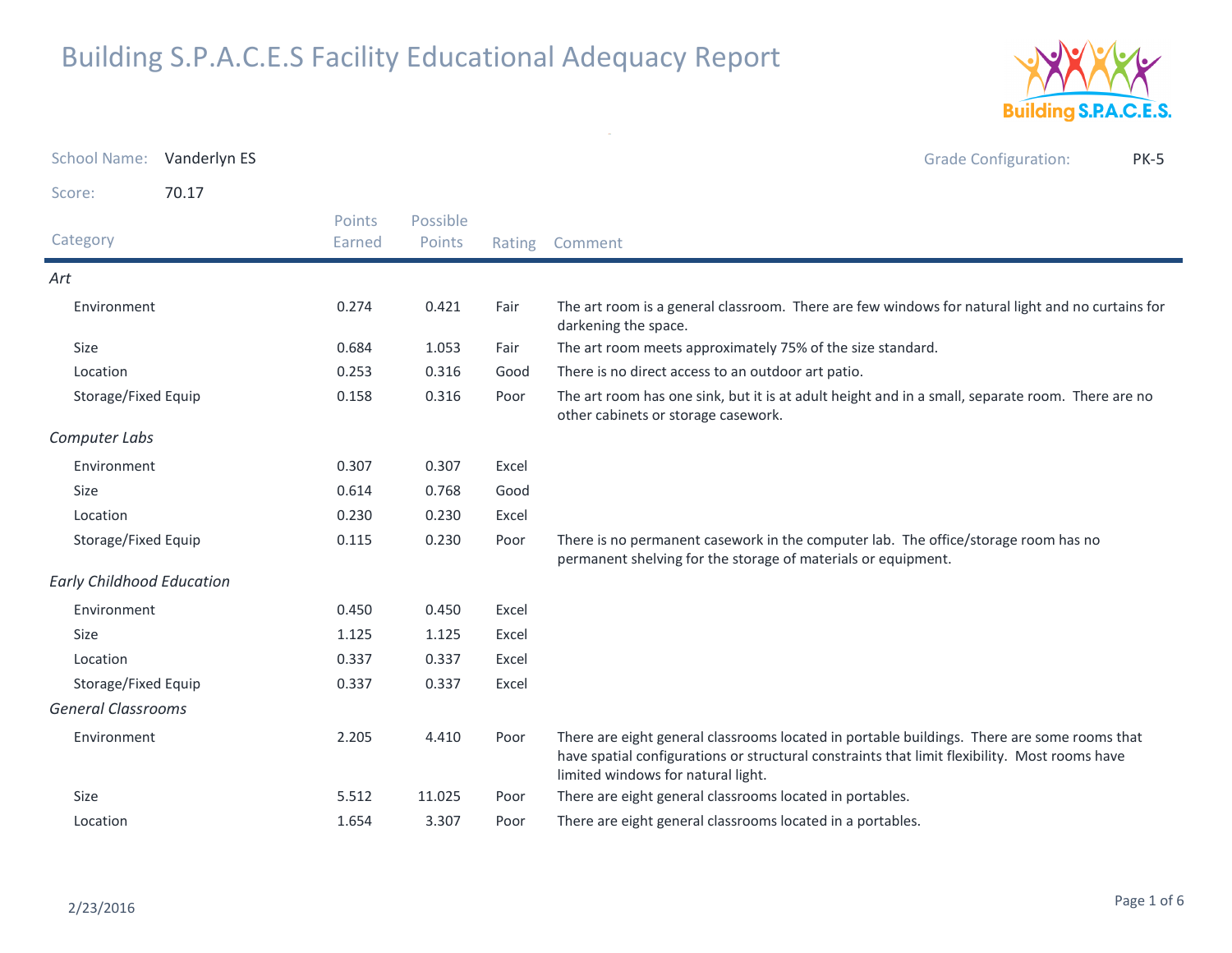

School Name: Vanderlyn ES Grade Configuration: PK-5Score: 70.17**Category**  Rating Comment Possible PointsPoints EarnedGeneral ClassroomsStorage/Fixed Equip There are eight general classrooms located in portable classrooms. The general classrooms have some permanent cabinetry and a sink in every room. There are no restrooms in the first grade rooms.1.6543.307 Instructional Resource RoomsEnvironment There are three instructional resource rooms. One is a large, general classroom-sized space with windows for natural light. Another is a small, interior space with no windows and no ventilation. The third space is designed as a storage space in the media center and is accessible only through the media storage/work room.0.421 $0.648$ Size The instructional resource rooms are large enough, there just aren't enough of them for the staff at this school. There is no space for OT/PT or testing. 1.2961.620 Location The room used for speech is accessed through the media center work/storage area and is not appropriate. 0.3890.486 Storage/Fixed Equip The instructional resource rooms lack adequate permanent casework for storage of student and teacher materials. 0.243 $0.486$ Kindergarten & Pre-KindergartenEnvironment 0.375 0.375 Excel Sizee 0.938 0.938 Excel Location 0.282 0.282 Excel Storage/Fixed Equip 0.282 0.282 Excel Learning EnvironmentLearning Style Variety There are few designed spaces in this school to support differentiated learning other than general classrooms and hallways.2.2504.500 Interior Environment 1.440 1.800 GoodExterior Environment 1.350 1.350 Excel Environment The media center has high ceilings and seems pleasant from the entrance,, but it is over-crowded with furniture and stuff.0.7020.877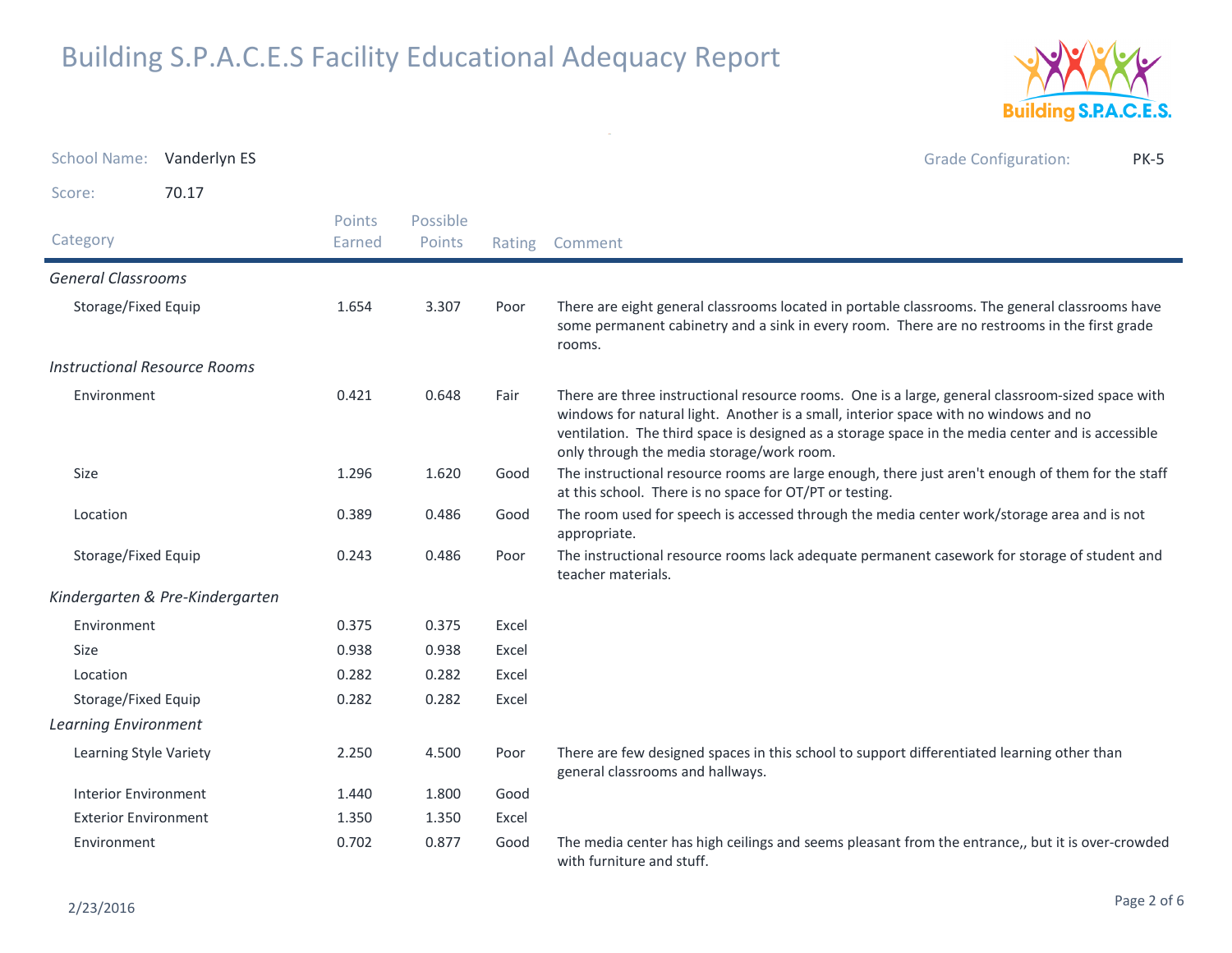

| School Name: Vanderlyn ES |       |                  |                    |        | <b>Grade Configuration:</b><br><b>PK-5</b>                                                                                                                                                                                                                                                                                                          |
|---------------------------|-------|------------------|--------------------|--------|-----------------------------------------------------------------------------------------------------------------------------------------------------------------------------------------------------------------------------------------------------------------------------------------------------------------------------------------------------|
| Score:                    | 70.17 |                  |                    |        |                                                                                                                                                                                                                                                                                                                                                     |
| Category                  |       | Points<br>Earned | Possible<br>Points | Rating | Comment                                                                                                                                                                                                                                                                                                                                             |
| Media Center              |       |                  |                    |        |                                                                                                                                                                                                                                                                                                                                                     |
| Size                      |       | 1.097            | 2.193              | Poor   | The media center meets approximately 65% of the size standard.                                                                                                                                                                                                                                                                                      |
| Location                  |       | 0.658            | 0.658              | Excel  |                                                                                                                                                                                                                                                                                                                                                     |
| Storage/Fixed Equip       |       | 0.658            | 0.658              | Excel  | There are adequate storage and work spaces in the media center, but several are filled with old<br>or unused equipment.                                                                                                                                                                                                                             |
| Music                     |       |                  |                    |        |                                                                                                                                                                                                                                                                                                                                                     |
| Environment               |       | 0.333            | 0.667              | Poor   | There are two rooms used for music. The band is located in a single-wide portable; the general<br>music room is in a general classroom that lacks windows for natural light and is typically over-<br>heated.                                                                                                                                       |
| Size                      |       | 0.833            | 1.667              | Poor   | The band is located in a single-wide portable. The general music room meets approximately 90%<br>of the size standard.                                                                                                                                                                                                                              |
| Location                  |       | 0.250            | 0.500              | Poor   | The band program is in a single-wide portable. The general music room is appropriately located<br>in the central core area.                                                                                                                                                                                                                         |
| Storage/Fixed Equip       |       | 0.000            | 0.500              | Unsat  | The band is located in a single-wide portable. The general music room lacks cabinetry for<br>adequate storage of instruments or materials.                                                                                                                                                                                                          |
| <b>Performing Arts</b>    |       |                  |                    |        |                                                                                                                                                                                                                                                                                                                                                     |
| Environment               |       | 0.435            | 0.544              | Good   |                                                                                                                                                                                                                                                                                                                                                     |
| <b>Size</b>               |       | 0.680            | 1.360              | Poor   | The stage is large and the seating area is small for a school of this size. The dance room is small.                                                                                                                                                                                                                                                |
| Location                  |       | 0.326            | 0.408              | Good   | The performing arts space is appropriately located, but cannot be isolated from the rest of the<br>school during performances.                                                                                                                                                                                                                      |
| Storage/Fixed Equip       |       | 0.204            | 0.408              | Poor   | The stage lacks ADA access at either the front or the back. There is no storage for performing<br>arts or dance. Although there is a room for storage of folding chairs, the space is not adequate<br>for storage of the cafeteria tables when the room is being used for performing arts. The dance<br>space does not have adequate storage space. |
| <b>Physical Education</b> |       |                  |                    |        |                                                                                                                                                                                                                                                                                                                                                     |
| Environment               |       | 1.728            | 1.728              | Excel  |                                                                                                                                                                                                                                                                                                                                                     |
| Size                      |       | 4.320            | 4.320              | Excel  |                                                                                                                                                                                                                                                                                                                                                     |

 $\sim$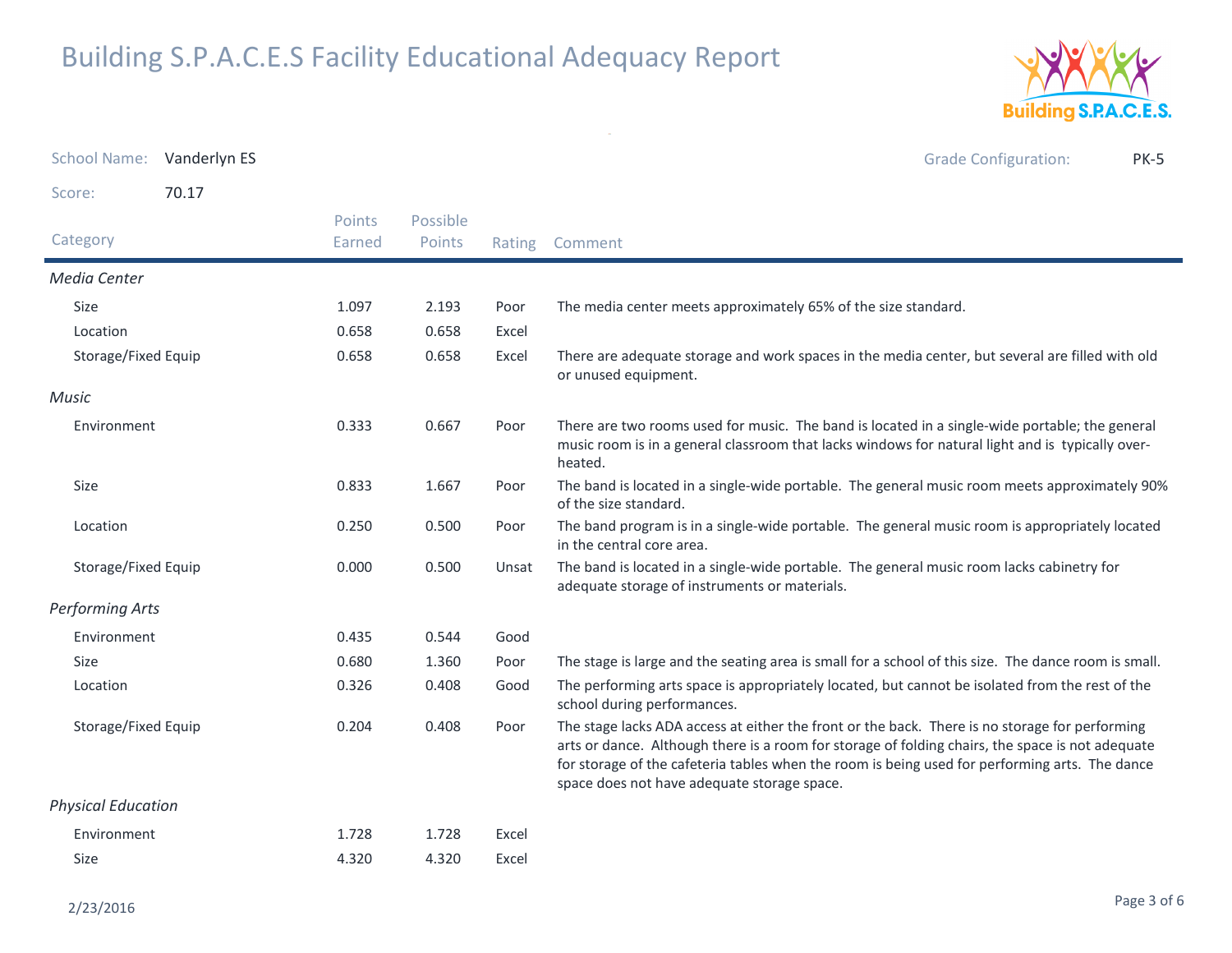

School Name: Vanderlyn ES Grade Configuration: PK-5Score: 70.17**Category**  Rating Comment Possible PointsPoints EarnedPhysical EducationLocation The gym is located distant from general classrooms and down a covered walkway from the school. 1.0371.296 Storage/Fixed Equip 1.296 1.296 Excel ScienceEnvironmentGood The room used for science and STEM has two small windows for natural light, but is interesting and inviting due to aesthetics with deep colored walls and a mural of the planets. 0.360 $0.450$ Sizee 0.731 1.125 Fair The science room meets approximately 75% of the size standard. Location 0.270 0.337 Good There is no direct access to a science patio or outside lab area. Storage/Fixed Equip The science room has a sink and some cabinetry. There are lab tables and stools, but the room lacks adequate permanent casework for the program. There is no safety equipment.0.1690.337 Self-Contained Special EducationEnvironment 0.000 0.432 Unsat Sizee 0.000 1.080 Unsat There is no self-contained space at this school. Locationn 1980 0.000 0.324 Unsat Storage/Fixed Equip 0.000 0.324 Unsat Non-Instructional SpacesAdministration The administrative area in the school lacks a conference room and adequate storage for school supplies and materials. The reception area is small for a school this size.1.151 $2.302$ Cafeteriaa 4.500 4.500 Excel Food Service and Prep The kitchen is large enough, but there is only one serving line and the standard is for two lines. There are some pieces of kitchen equipment stored in the cafeteria.4.4675.584 Clinic The clinic has one cot and two non-ADA restrooms. There is no hot water in the clinic and no supervision of the cot area from the main office.0.263 $0.526$ Counseling0.171 0.263 Fair The counseling office is appropriate, but records are not stored near the office. They are in non-0.171 0.263 Fair The counseling office is appropriate, but records are not stored near the office. They a<br>fireproof cabinets and older records are located on the floor in a distant storage room. Custodial and Maintenance 0.4500.450 Excel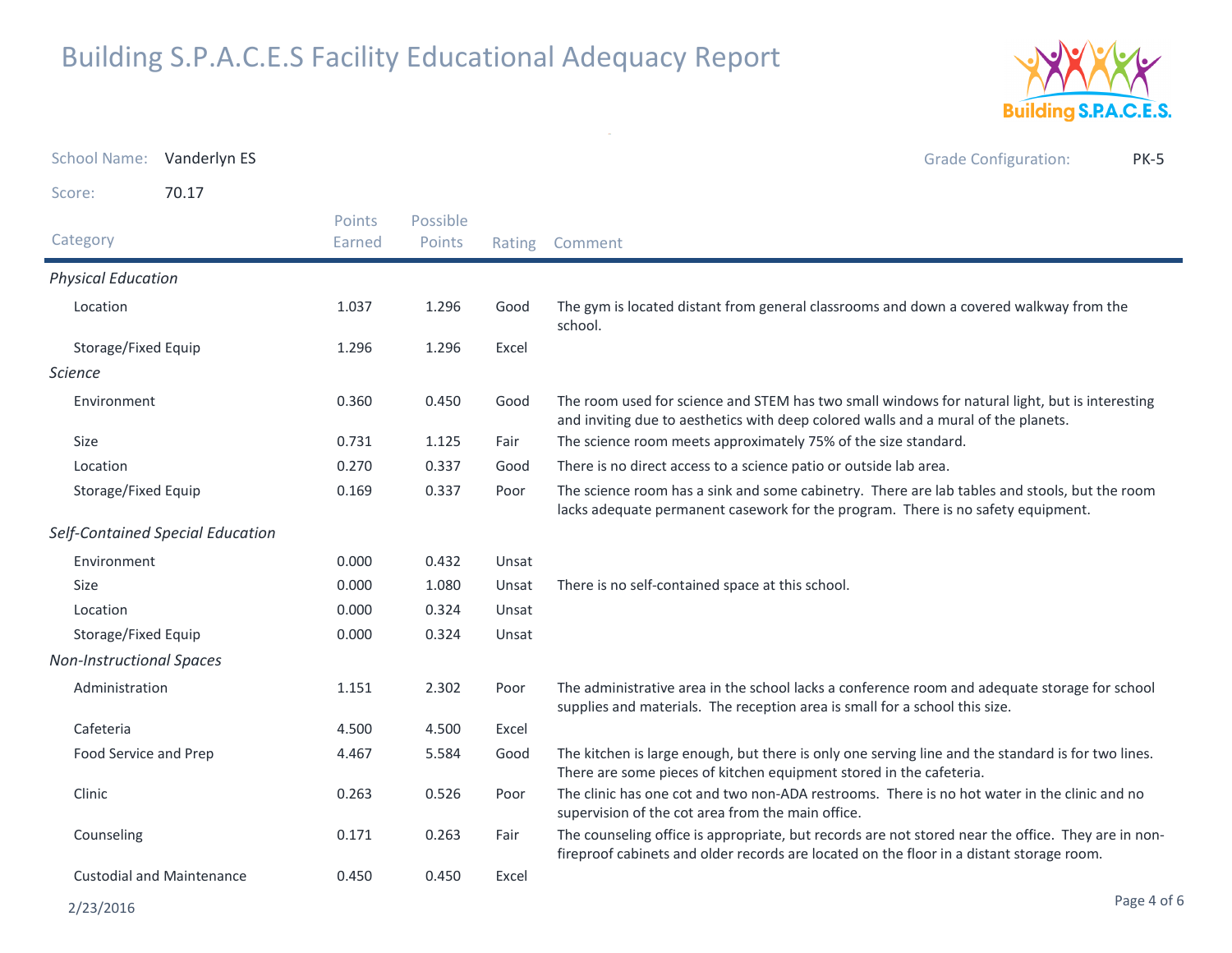

School Name: Vanderlyn ES Grade Configuration: PK-5Score: 70.17**Category**  Rating Comment Possible PointsPoints EarnedNon-Instructional SpacesStudent Restrooms 0.519 0.798 Fair There are no urinal partitions. The restroom next to the cafeteria lacks hot water. Faculty Work Space and Toilets **Good** Good Good 1.140 Outside SpacesVehicular Traffic $c = 1.800$  1.800 Excel Pedestrian Traffic 0.876 0.876 Excel Parking There is inadequate parking for staff and visitors. All visitor parking is on the street in the front of the school. 0.475 $0.731$ Play Areas There are several well-developed play areas. The primary (k-1) area is not ADA accessible, but the other two play structures have accessible entrances and equipment. There is a small artificial turfed area in lieu of grass. 1.6852.107 Safety and SecurityFencing The play area that includes the small artificial turf area needs fencing separating it from an outdoor classroom area that is below it. 0.5420.677 Signage & Way Finding There are none of the required signs at the entrance. All rooms have room numbers, but there are no way-finding or directional signs.0.4500.900 Ease of Supervision This school has two quad-room portables and three single-wide portables that are located a distance from the school. Their position blocks observation of the play area for upper grades and makes supervision difficult.1.3502.700 Controlled Entrances There is no security vestibule at the entry. There is a camera and buzzer system, but the unit is located too high on the exterior wall for students to reach if needed. 0.292 $0.450$ Technology ReadinessIDF & MDF Environment 1.500 1.500 GoodElectrical Power 1.000 1.000 GoodEquity of Access, Wireless & Drops and the state of 1.000 Good 1.000 LAN Connectivity 1.500 1.500 GoodWAN Backbone 1.0001.000 Good